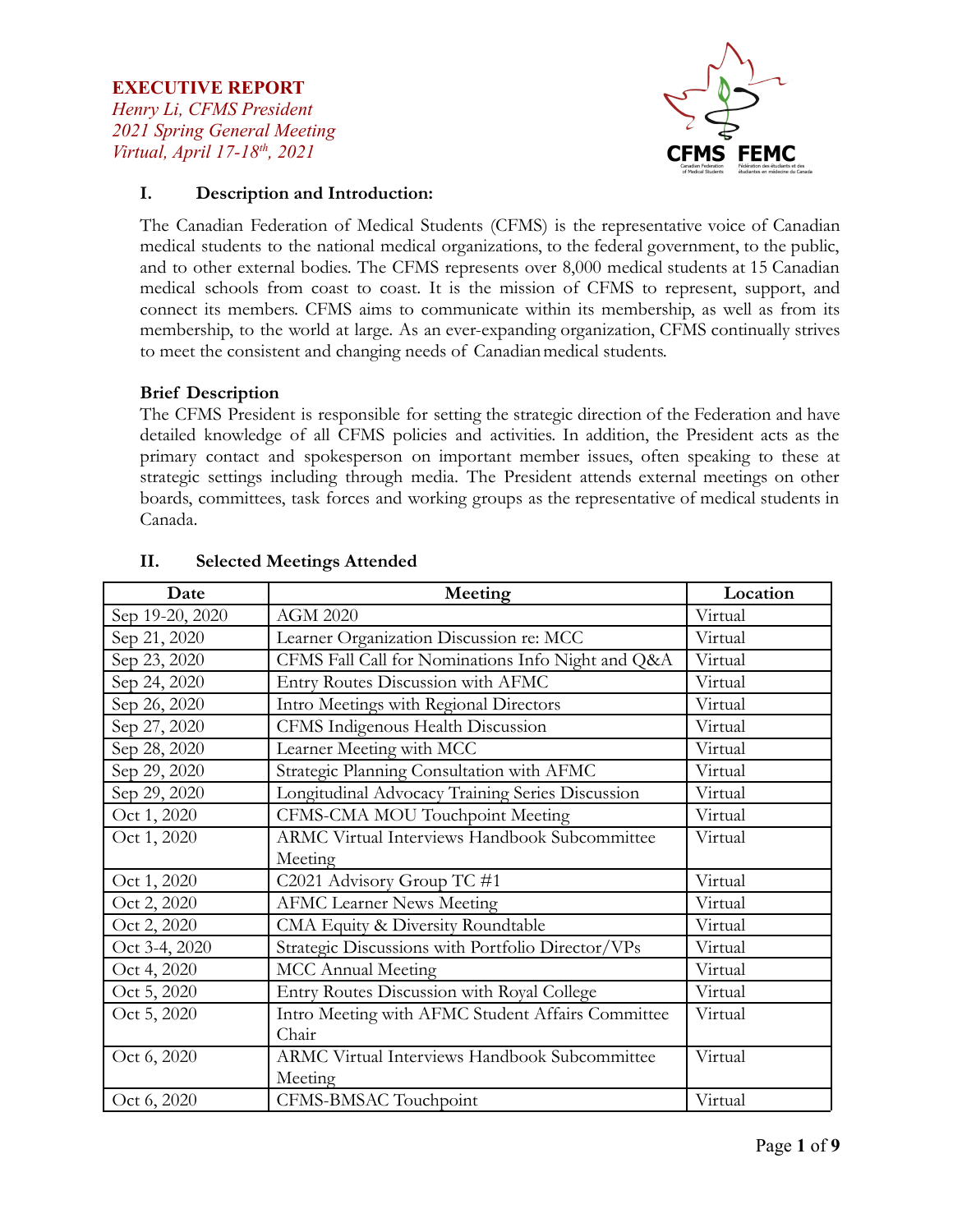

| Oct 7, 2020        | <b>CMF CEOs Meeting</b>                              | Virtual      |
|--------------------|------------------------------------------------------|--------------|
| Oct 8, 2020        | <b>CACMS</b> Consultation                            | Virtual      |
| Oct 8, 2020        | <b>CFMS-MDFM Strategic Discussion</b>                | Virtual      |
| Oct 13, 2020       | Intro Meeting with RDoC President                    | Winnipeg, MB |
| Oct 14, 2020       | Intro Meeting with MB Undergraduate Dean             | Virtual      |
| Oct 16, 2020       | <b>AFMC Student Affairs Committee Meeting</b>        | Virtual      |
| Oct 16, 2020       | AFMC Resident Matching Committee Meeting             | Virtual      |
| Oct 17, 2020       | Western University Hippocratic Council Annual        | Virtual      |
|                    | <b>General Meeting</b>                               |              |
| Oct 18, 2020       | Core Executive TC #1                                 | Virtual      |
| Oct 18, 2020       | CFMS Board TC #1                                     | Virtual      |
| Oct 19-24, 2020    | Board Check-ins #1                                   | Virtual      |
| Oct 21, 2020       | CFMS-CMA Wellness Touchpoint Meeting                 | Virtual      |
| Oct 21-22, 2020    | AFMC 2022 R1 Match Timeline Meeting                  | Virtual      |
| Oct 21, 2020       | CFMS National Annual Survey Ed/Comms Strategy        | Virtual      |
| Oct 22, 2020       | Intro Meeting with CANPREPP Project Manager          | Virtual      |
| Oct 24-25, 2020    | CFMS Board Leadership Workshop                       | Virtual      |
| Oct 24, 2020       | CFMS-MDFM Board & Partnership Committee              | Virtual      |
|                    | Meeting                                              |              |
| Oct 26, 2020       | Intro Meeting with OMSA President                    | Virtual      |
| Oct 26, 2020       | Presidents Roundtable                                | Virtual      |
| Oct 26, 2020       | Core Executive TC #2                                 | Virtual      |
| Oct 27, 2020       | Intro Meeting with MB Student Affairs Dean           | Virtual      |
| Oct 28, 2020       | CFMS-AFMC CANPREPP Communications Strategy           | Virtual      |
|                    | Meeting                                              |              |
| Oct 28, 2020       | CFMS-CMA Discussion on Equity & Diversity            | Virtual      |
| Oct 30, 2020       | Intro Meeting with MB Faculty of Health Sciences     | Virtual      |
|                    | Dean                                                 |              |
| Oct 30, 2020       | <b>AFMC Student Affairs Committee Meeting</b>        | Virtual      |
| Oct 30, 2020       | <b>ARMC Virtual Interviews Handbook Subcommittee</b> | Virtual      |
|                    | Meeting                                              |              |
| Oct 30-Nov 1, 2020 | CFMS Fall Board Meeting                              | Virtual      |
| Nov 3, 2020        | CMA Impact 2040 Roundtable                           | Virtual      |
| Nov 4, 2020        | <b>CMF CEOs Meeting</b>                              | Virtual      |
| Nov 4, 2020        | C2021 Advisory Group TC #2                           | Virtual      |
| Nov 5, 2020        | <b>AFMC Learner News Meeting</b>                     | Virtual      |
| Nov 5, 2020        | Call with AFMC re: Family Medicine Structured        | Virtual      |
|                    | Reference Form                                       |              |
| Nov 6, 2020        | AFMC Resident Matching Committee Meeting             | Virtual      |
| Nov 8, 2020        | CFMS Ed Portfolio Strategic Discussion               | Virtual      |
| Nov 8, 2020        | Call with FM aPD re: Family Medicine Structured      | Virtual      |
|                    | Reference Form                                       |              |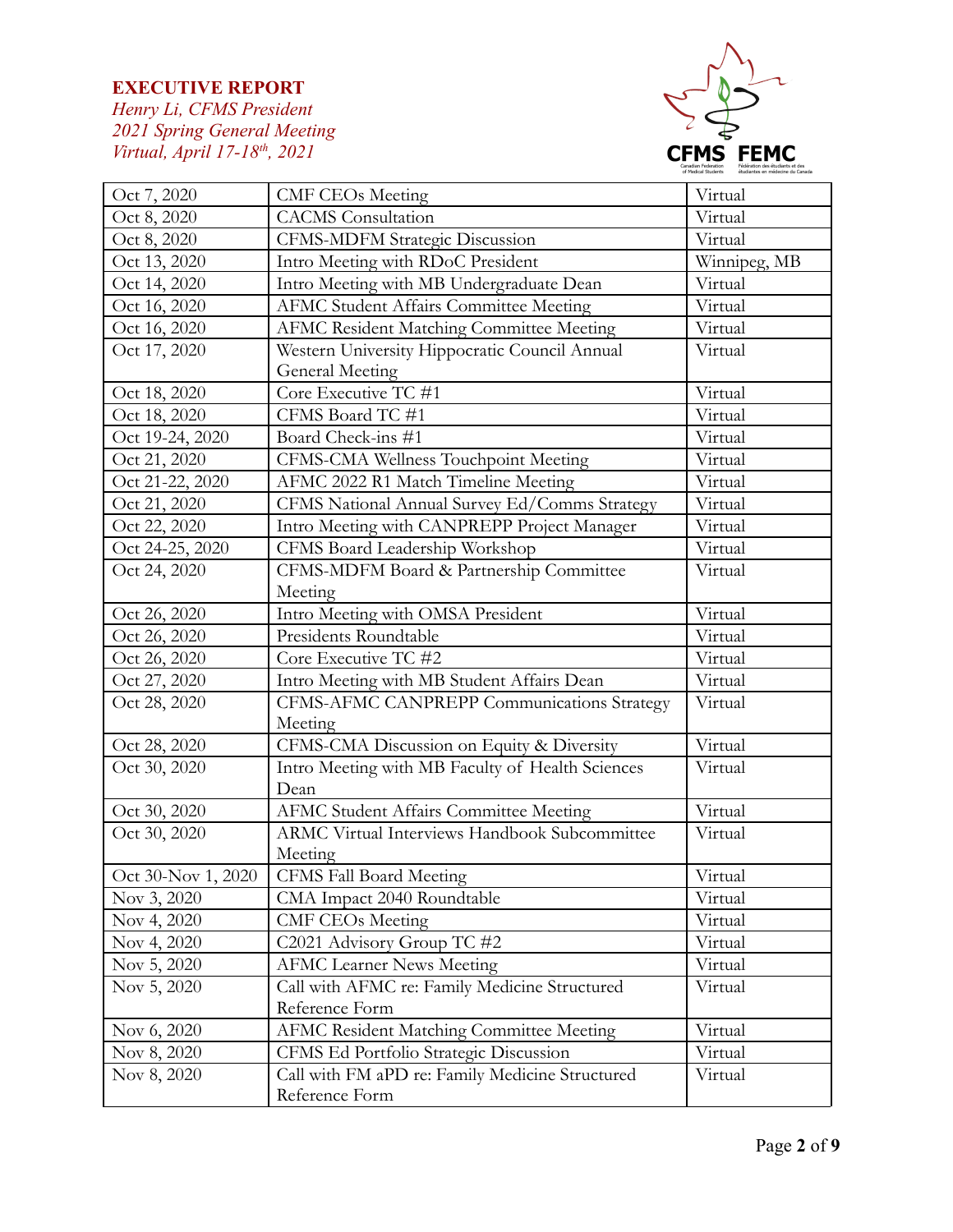

| Nov 8, 2020     | Core Executive TC #3                           | Virtual |
|-----------------|------------------------------------------------|---------|
| Nov 9, 2020     | <b>CANPREPP Advisory Committee Meeting</b>     | Virtual |
| Nov 11, 2020    | <b>CFMS-CaRMS</b> Touchpoint Meeting           | Virtual |
| Nov 12, 2020    | Learner Meeting with MCC                       | Virtual |
| Nov 13, 2020    | <b>AFMC Student Affairs Committee Meeting</b>  | Virtual |
| Nov 14, 2020    | CFMS Rapid Response Team Lead Onboarding       | Virtual |
| Nov 15, 2020    | <b>CFMS Governance Committee Meeting</b>       | Virtual |
| Nov 17, 2020    | Physician Resource Planning Advisory Committee | Virtual |
|                 | Meeting                                        |         |
| Nov 18, 2020    | CFMS Ontario RD Strategic Discussion           | Virtual |
| Nov 19, 2020    | Learner-UGME Meeting                           | Virtual |
| Nov 19, 2020    | CMF Working Group on Anti-Racism Meeting       | Virtual |
| Nov 19, 2020    | RDoC Awards Ceremony                           | Virtual |
| Nov 19, 2020    | CFMS-RDoC Entry Routes Discussion              | Virtual |
| Nov 22, 2020    | Core Executive TC #4                           | Virtual |
| Nov 22, 2020    | CFMS Board TC #2                               | Virtual |
| Nov 23, 2020    | CFMS-AFMC Physician Wellness+ Discussion       | Virtual |
| Nov 24, 2020    | <b>CFMS Board Debrief</b>                      | Virtual |
| Nov 26, 2020    | CMF President/CEOs Fall Meeting                | Virtual |
| Nov 26, 2020    | Presidents Roundtable                          | Virtual |
| Nov 26, 2020    | Core Executive TC #5                           | Virtual |
| Nov 28, 2020    | CFMS Board TC #3                               | Virtual |
| Nov 29, 2020    | C2022 Advisory Group TC #1                     | Virtual |
| Nov 29, 2020    | C2021 Advisory Group TC #2                     | Virtual |
| Nov 30 - Dec 9, | Presidents Roundtable Check-ins                | Virtual |
| 2020            |                                                |         |
| Nov 30, 2020    | Core Executive TC #6                           | Virtual |
| Nov 30, 2020    | CFMS CACMS Survey Discussion                   | Virtual |
| Nov 30, 2020    | CFMS-CQMSA Intro Meeting                       | Virtual |
| Dec 1, 2020     | CFMS-MD Touchpoint                             | Virtual |
| Dec 3, 2020     | <b>CANPREPP Advisory Committee Meeting</b>     | Virtual |
| Dec 4, 2020     | AFMC Learner News Meeting                      | Virtual |
| Dec 4, 2020     | AFMC Resident Matching Committee Meeting       | Virtual |
| Dec 5, 2020     | CFMS Board TC #4                               | Virtual |
| Dec 6, 2020     | CFMS-McMaster Medical Student Council Meeting  | Virtual |
| Dec 6, 2020     | Representatives Roundtable Debrief             | Virtual |
| Dec 6, 2020     | CFMS Volunteer Strategy Working Group Meeting  | Virtual |
| Dec 6-12, 2020  | Board Check-ins #2                             | Virtual |
| Dec 10, 2020    | CMF Working Group on Anti-Racism Meeting       | Virtual |
| Dec 11, 2020    | <b>AFMC Student Affairs Committee Meeting</b>  | Virtual |
| Dec 12, 2020    | Core Executive TC #7                           | Virtual |
| Dec 13, 2020    | CFMS Board TC #5                               | Virtual |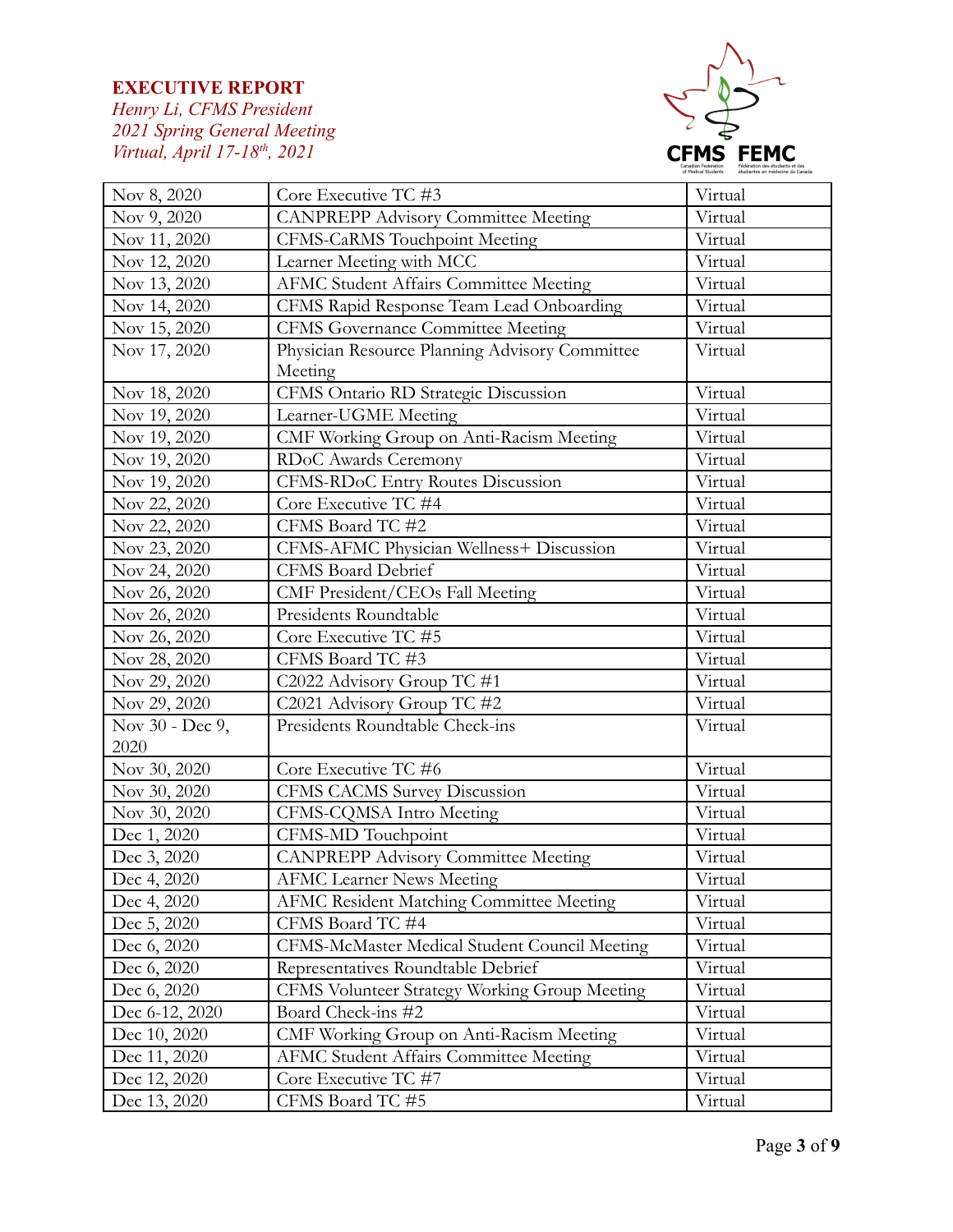

| Dec 14, 2020    | CFMS-BMSAC Touchpoint                                | Virtual |
|-----------------|------------------------------------------------------|---------|
| Dec 15, 2020    | AFMC Data Stewardship Committee Meeting              | Virtual |
| Dec 16, 2020    | <b>CMF CEOs Meeting</b>                              | Virtual |
| Dec 19, 2020    | CFMS uCMG Working Group Meeting                      | Virtual |
| Dec 19, 2020    | CFMS Board Debrief                                   | Virtual |
| Dec 20, 2020    | NDoA 2.0 Discussion                                  | Virtual |
| Jan 4, 2021     | Core Executive TC #8                                 | Virtual |
| Jan 8, 2021     | <b>AFMC Student Affairs Committee Meeting</b>        | Virtual |
| Jan 8, 2021     | CMF Working Group on Anti-Racism Meeting             | Virtual |
| Jan 8-17, 2021  | <b>CFMS Winter Board Meeting</b>                     | Virtual |
| Jan 9, 2021     | Presidents Roundtable                                | Virtual |
| an 11, 2021     | Calls with EDI advisors                              | Virtual |
| Jan 11, 2021    | <b>GHRT</b> Debrief                                  | Virtual |
| an 12, 2021     | <b>AFMC Portal Steering Committee Meeting</b>        | Virtual |
| Jan 12, 2021    | CFMS Board TC #6                                     | Virtual |
| an 13, 2021     | <b>CMF CEOs Meeting</b>                              | Virtual |
| Jan 13, 2021    | Call with MB Faculty of Health Sciences Dean         | Virtual |
| Jan 13, 2021    | Call with CaRMS CEO                                  | Virtual |
| Jan 13, 2021    | Call with AFMC Leadership                            | Virtual |
| an 13, 2021     | CFMS-RDoC Touchpoint                                 | Virtual |
| Jan 14, 2021    | <b>CCME</b> Learner Forum Planning Meeting           | Virtual |
| Jan 14, 2021    | Call re: SSHRC Connections Event                     | Virtual |
| Jan 15, 2021    | Call with CMA Leadership                             | Virtual |
| Jan 15, 2021    | ARMC Match Process Evaluation Working Group          | Virtual |
|                 | Meeting                                              |         |
| Jan 15, 2021    | CFMS-AFMC Physician Wellness+ Discussion             | Virtual |
| Jan 15, 2021    | <b>CFMS Board Transition Call</b>                    | Virtual |
| Jan 17, 2021    | C2022 Advisory Group TC                              | Virtual |
| Jan 18, 2021    | CFMS-MD Touchpoint                                   | Virtual |
| Jan 19, 2021    | Call with EDI Advisors                               | Virtual |
| Jan 20, 2021    | CMA/CFMS Collaborative Discussion on Wellness        | Virtual |
| Jan 21, 2021    | Learner/MCC Meeting                                  | Virtual |
| Jan 21, 2021    | C2021 Advisory Group TC                              | Virtual |
| Jan 22, 2021    | <b>AFMC Student Affairs Committee Meeting</b>        | Virtual |
| an 22, 2021     | <b>AFMC Resident Matching Committee Meeting</b>      | Virtual |
| Jan 22, 2021    | Call with Senator Stan Kutcher                       | Virtual |
| Jan 25, 2021    | Call re: AFMC/CaRMS Communications                   | Virtual |
| an 26, 2021     | <b>CaRMS</b> Learner Meeting                         | Virtual |
| an 26, 2021     | <b>AFMC Board Meeting</b>                            | Virtual |
| Jan 26-28, 2021 | CFMS Board Check-ins                                 | Virtual |
| Jan 27, 2021    | Addressing Anti-Indigenous Racism in Canada's Health | Virtual |
|                 | Care Systems Day 1                                   |         |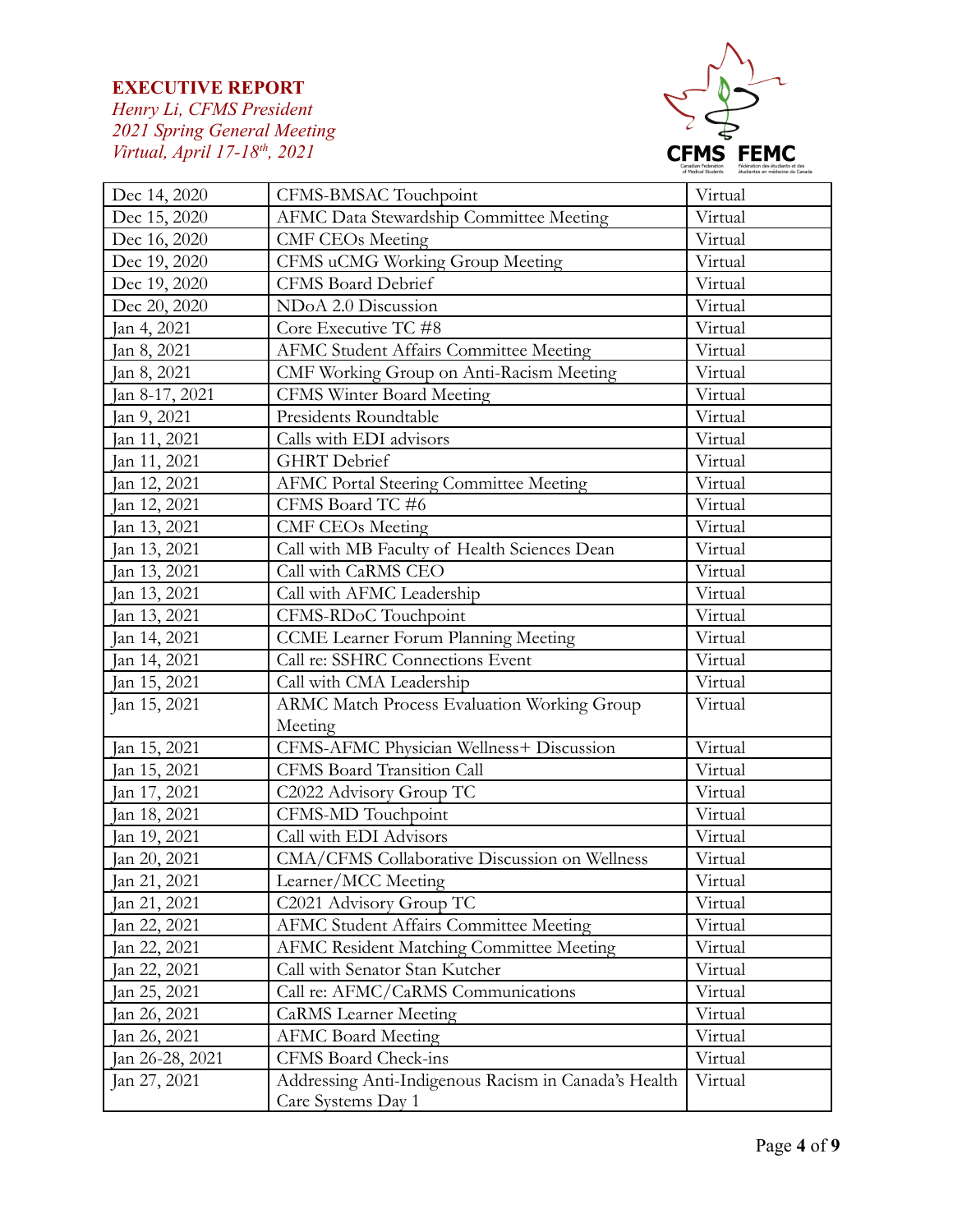

| Jan 27, 2021  | Call with EDI Advisors                               | Virtual |
|---------------|------------------------------------------------------|---------|
| Jan 28, 2021  | CMA/CFMS Touchpoint                                  | Virtual |
| Jan 28, 2021  | Addressing Anti-Indigenous Racism in Canada's Health | Virtual |
|               | Care System Day 2                                    |         |
| Jan 28, 2021  | Call with Royal College CEO                          | Virtual |
| Jan 31, 2021  | <b>CFMS Board Transition Meetings</b>                | Virtual |
| Jan 31, 2021  | CFMS Board TC #7                                     | Virtual |
| Feb 3, 2021   | <b>CMF CEOs Meeting</b>                              | Virtual |
| Feb 5, 2021   | <b>ARMC Match Process Evaluations Working Group</b>  | Virtual |
|               | Meeting                                              |         |
| Feb 9, 2021   | CMF Working Group on Anti-Racism Meeting             | Virtual |
| Feb 11, 2021  | CMF Working Group on Physician Workforce             | Virtual |
|               | Planning Meeting                                     |         |
| Feb 13, 2021  | C2022 Advisory Group TC                              | Virtual |
| Feb 16, 2021  | AFMC Culture of Medicine Meeting                     | Virtual |
| Feb 17, 2021  | CMF Working Group on Anti-Racism Subcommittee        | Virtual |
|               | Meeting                                              |         |
| Feb 17, 2021  | C2021 Advisory Group TC                              | Virtual |
| Feb 18, 2021  | Learner/MCC Meeting                                  | Virtual |
| Feb 19, 2021  | AFMC Student Affairs Committee Meeting               | Virtual |
| Feb 19, 2021  | AFMC Resident Matching Committee Meeting             | Virtual |
| Feb 20, 2021  | Core Executive TC #9                                 | Virtual |
| Feb 20, 2021  | CFMS Board TC #8                                     | Virtual |
| Feb 21, 2021  | Global Health Strategic Discussion                   | Virtual |
| Feb 22, 2021  | <b>AFMC Learner News Meeting</b>                     | Virtual |
| Feb 22, 2021  | CFMS-MD Touchpoint                                   | Virtual |
| Feb 25, 2021  | CFMS-CaRMS Touchpoint Meeting                        | Virtual |
| Feb 26, 2021  | CFMS-CMA Discussion                                  | Virtual |
| Feb 27, 2021  | Presidents Roundtable                                | Virtual |
| Feb 28, 2021  | <b>SGM Planning Meeting</b>                          | Virtual |
| Feb 28, 2021  | CFMS Board TC #9                                     | Virtual |
| Mar 2, 2021   | <b>CACMS</b> Consultation                            | Virtual |
| Mar 2, 2021   | CCME Learner Forum Planning Meeting                  | Virtual |
| Mar 2, 2021   | CFMS Facilitated Global Health Discussion            | Virtual |
| Mar 3, 2021   | <b>CMF President/CEOs Meeting</b>                    | Virtual |
| Mar 4, 2021   | <b>AFMC Culture of Medicine Meeting</b>              | Virtual |
| Mar 5, 2021   | <b>AFMC Student Affairs Committee Meeting</b>        | Virtual |
| Mar 5, 2021   | <b>ARMC Match Process Evaluations Working Group</b>  | Virtual |
|               | Meeting                                              |         |
| Mar 5, 2021   | CFMS Facilitated PRT/RRT Discussion                  | Virtual |
| Mar 6-7, 2021 | RDoC Board Meeting                                   | Virtual |
| Mar 6, 2021   | C2022 Advisory Group TC                              | Virtual |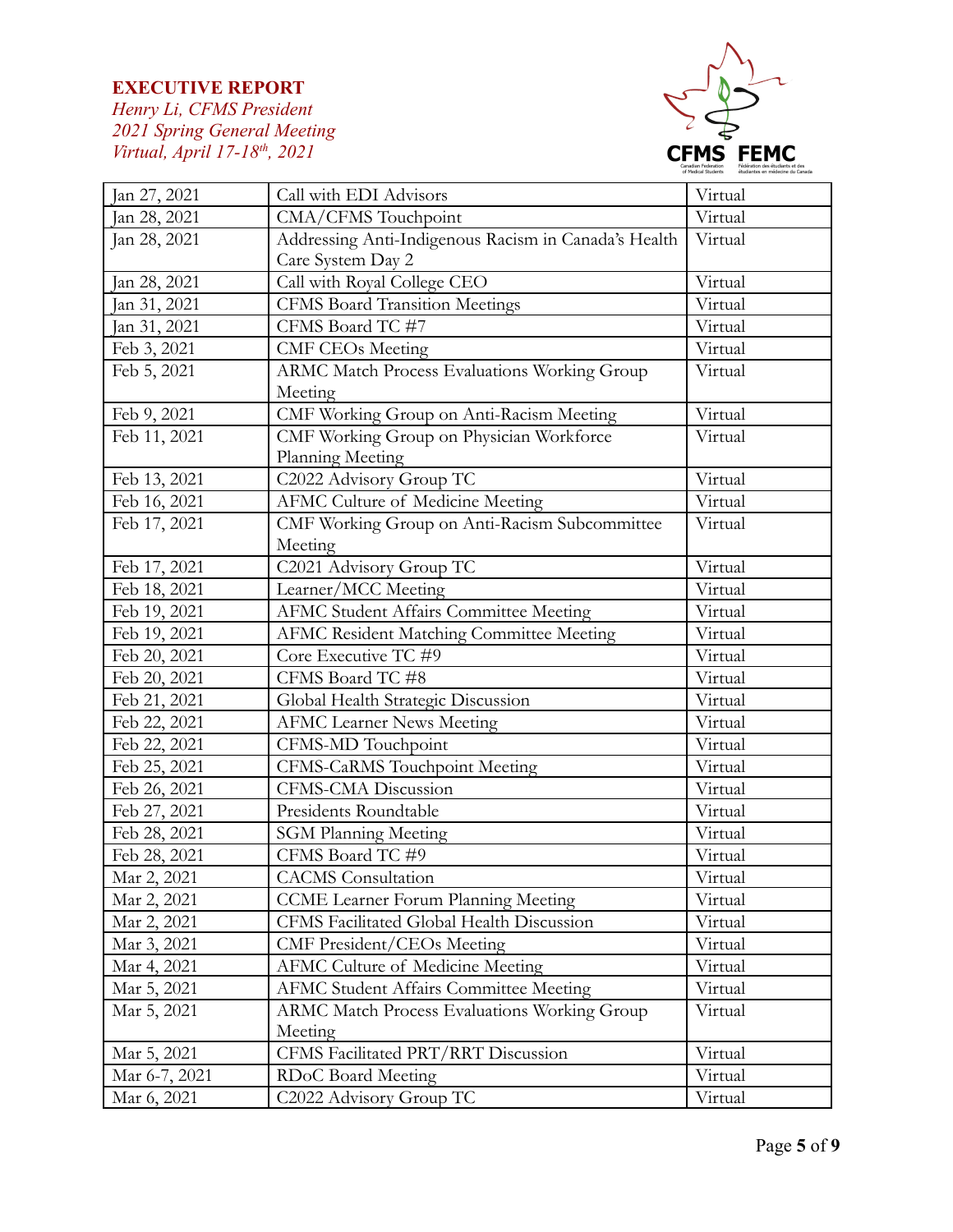

| Mar 8, 2021     | CFMS uCMG Discussion                                  | Virtual |
|-----------------|-------------------------------------------------------|---------|
| Mar 9, 2021     | C2022 Advisory Group TC                               | Virtual |
| Mar 10, 2021    | Data Connections Pre-Meeting Call                     | Virtual |
| Mar 11, 2021    | International Social Accountability and Accreditation | Virtual |
|                 | Think Tank Meeting                                    |         |
| Mar 12, 2021    | CMF Call with Black Physicians of Canada              | Virtual |
| Mar 17, 2021    | CCME Learner Forum Podcast Call                       | Virtual |
| Mar 19, 2021    | <b>AFMC Student Affairs Committee Meeting</b>         | Virtual |
| Mar 20, 2021    | Core Executive TC #10                                 | Virtual |
| Mar 25, 2021    | Data Connections Workshop                             | Virtual |
| Mar 28, 2021    | CFMS Board TC #10                                     | Virtual |
| Mar 29, 2021    | Learner/MCC Meeting                                   | Virtual |
| Mar 30, 2021    | AFMC Data Stewardship Committee Meeting               | Virtual |
| Mar 30, 2021    | CFMS Physician Wellness+ Discussion                   | Virtual |
| Mar 30, 2021    | ON Residency Spots Discussion                         | Virtual |
| Apr 1, 2021     | <b>ARMC Structured Reference Guidelines Working</b>   | Virtual |
|                 | Group Meeting                                         |         |
| Apr 1, 2021     | Data Connections Workshop                             | Virtual |
| Apr 3, 2021     | <b>SGM Planning Meeting</b>                           | Virtual |
| Apr 6, 2021     | <b>AFMC Culture of Medicine Meeting</b>               | Virtual |
| Apr 6, 2021     | CFMS EDI Advisors Call                                | Virtual |
| Apr 7, 2021     | <b>CMF CEOs Meeting</b>                               | Virtual |
| Apr 7, 2021     | Data Connections Workshop                             | Virtual |
| Apr 7, 2021     | CCME Learner Forum Planning Meeting                   | Virtual |
| Apr 7, 2021     | C2022 Advisory Group Call                             | Virtual |
| Apr 8, 2021     | C2021 Advisory Group Call                             | Virtual |
| Apr 8, 2021     | <b>CFMS IT Contract Discussion</b>                    | Virtual |
| Apr 9, 2021     | CMF Working Group of Physician Workforce Planning     | Virtual |
|                 | Meeting                                               |         |
| Apr 9, 2021     | AFMC Resident Matching Committee Meeting              | Virtual |
| Apr 9, 2021     | <b>ARMC Match Process Evaluations Learner</b>         | Virtual |
|                 | Subcommittee Meeting                                  |         |
| Apr 10, 2021    | Presidents Roundtable                                 | Virtual |
| Apr 11, 2021    | CFMS Board TC #11                                     | Virtual |
| Apr 12, 2021    | Learner News Meeting                                  | Virtual |
| Apr 12, 2021    | CFMS-MD Touchpoint                                    | Virtual |
| Apr 14, 2021    | Data Connections Workshop                             | Virtual |
| Apr 15, 2021    | CMF Working Group on Anti-Racism Meeting              | Virtual |
| Apr 17-18, 2021 | <b>CFMS</b> Spring General Meeting                    | Virtual |
| Apr 17-20, 2021 | Canadian Conference on Medical Education              | Virtual |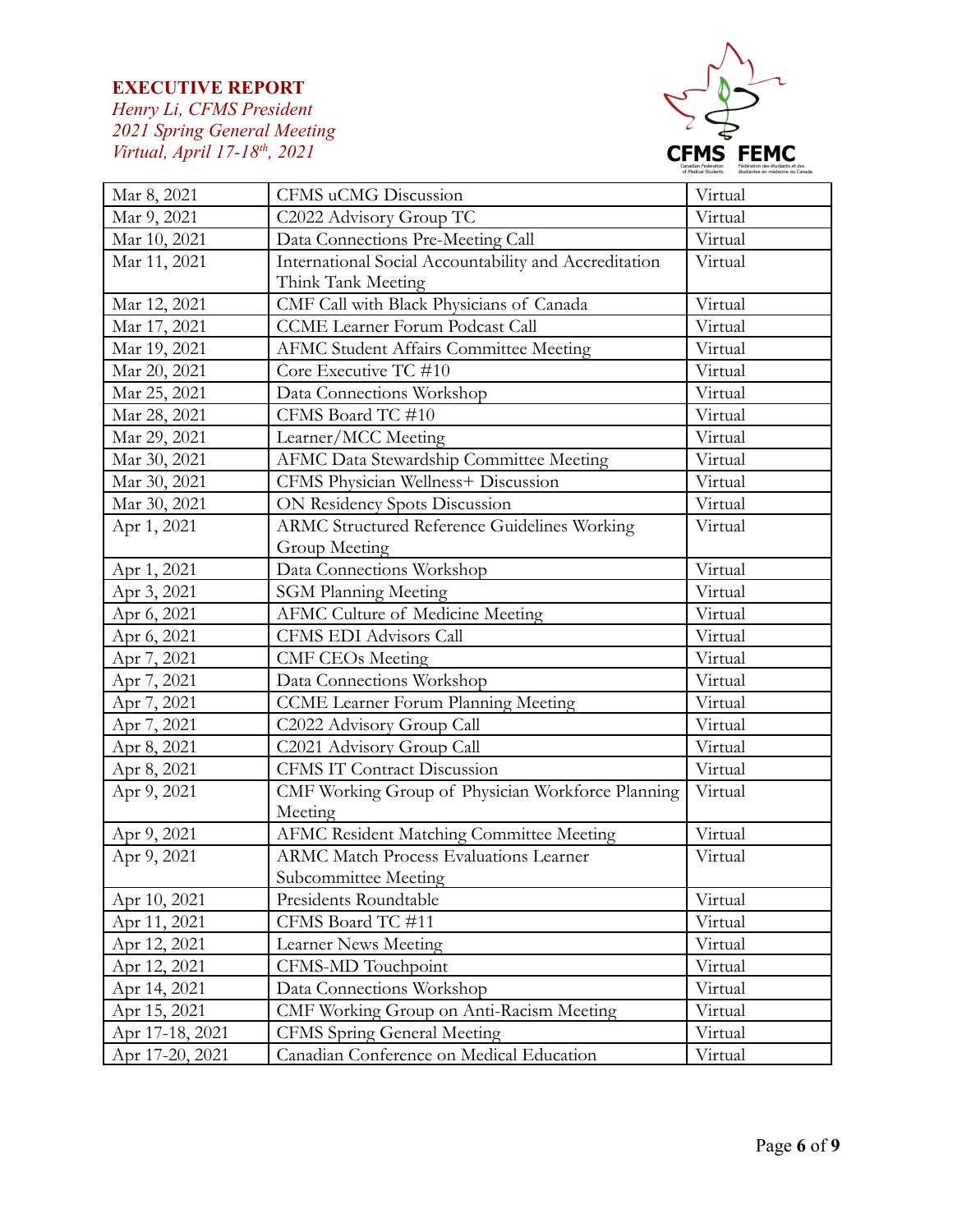*Henry Li, CFMS President 2021 Spring General Meeting Virtual, April 17-18th , 2021*



### **III. PRIORITIES AND PROJECT AREAS**

#### **a. Educational Advocacy**

**i.** This past year has seen about many changes to medical education as a result of the COVID-19 pandemic. Advocating on behalf ofstudents has been a huge focus of my tenure and I am proud of what studentleaders across the country have been able to accomplish together in the face of a constantly changing environment. This has included advocacy on the R1 match timelines, application requirements, discussions on visiting electives, virtual interviews, program promotion, match process evaluations, and the MCCQE1. Amidst the changes, equity has been a particularly important consideration as each medical school has adapted to the pandemic in different ways and it has been inspiring to see how students can come together to support each other in minimizing inequities throughout our educational journey. We have proven to be an integral voice in the decision-making process for medical education and I look forward to seeing the collaborative innovations that will come out of our advocacy and engagement in the coming years.

#### **b. Anti-racism and Equity, Diversity, Inclusion (EDI)**

**i.** This year has been an eye-opening and challenging one for all in the medical community as we have seen many starting their journeys in anti-racism and EDI. This is a journey that requires unlearning, reflection, and education, as well as the engagement of those with lived experiences.The CFMS' work on EDI started in Fall 2019 with our EDI Task Force, and we saw the adoption of the task force's recommendations both for the organizationand for the faculties of medicine at our AGM in September 2020.Although this year has been one filled with hurt for the CFMS and our members, it has demonstrated the forward-thinking nature of medicalstudents across Canada and our commitment to reconciliation. As we have made mistakes and learned through our journey this past year, I am confident that our organization will be a leader in anti-racism and EDI which will come to form a core part of our work in all portfolios. Our Boardhas had the opportunity to set the foundation for the prioritization of anti-racismand EDI in the years to come and I look forward to seeing how our organization can be transformed and foster safe spaces for each and every one of our members.

#### **c. Medical Student Wellness**

i. Medical student wellness has been a core focus of the CFMS for many years, supporting by mounting evidence of the disproportionatemental health burden of medical school. This year, we have continuedto expand our offerings in the Student Affairs portfolio, and notably have developed a 4-year plan supported by the Physician Wellness+ initiative to exponentially expand our capacity to advance medical student wellness internally as well as in collaboration with medical education stakeholders. It is critical that we take steps to improve wellness both at the individual and organizational levels to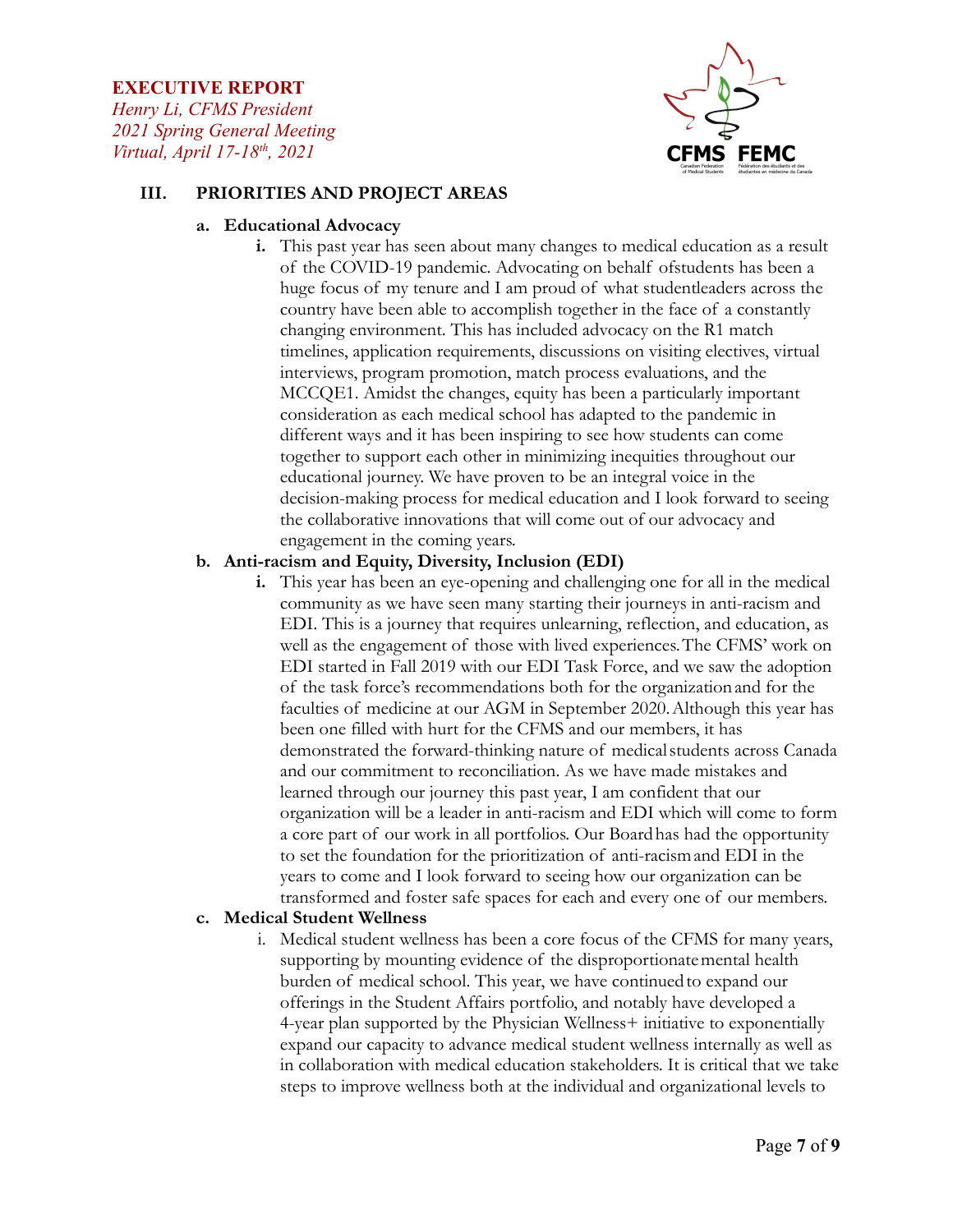*Henry Li, CFMS President 2021 Spring General Meeting Virtual, April 17-18th , 2021*



ensure that we are able to provide optimal care for our patients, and I believe that the CFMS has proved itself to be a key driverof this work in Canada.

### d. **Collaborations and Partnerships**

- i. This past year has seen enhanced collaborations with our partners in navigating the COVID-19 pandemic.
	- 1. CMA: We have continued to formalize our relationship with the CMA after the MOU that was signed last year. This has included frequent discussions on potential collaborations, particularly as it relates to our work on Physician Health & Wellness and Access to Care.
	- 2. RDoC/FMEQ/FMRQ: We continue to enjoy strong working relationships with our sister learner organizations as a result of the pandemic response throughout the past year. I look forward to seeing how we can align and expand our collaborations.
	- 3. BMSAC/CQMSA/FAMS: We have formalized relationships with other representative medical student organizations and plan to expand collaborations through our Underrepresented in Medicine Committee to ensure all medical student perspectives are captured in the work of the CFMS.
	- 4. Medical Education Organizations: The Canadian Medical Forum is a gathering of the major medical organizations in Canada.This year, it has seen an increase in collaborations and the CFMS has been engaged as a member of the Working Group on PhysicianWorkforce Planning and as a cochair of the Working Group on Anti-Racism. We have also continued to have regular meetings with the MCC, CaRMS, AFMC, and other medical education organizations.

# **IV. REFLECTIONS AND CONCLUSIONS**

Last year at this time I stood before you as a candidate for CFMS President certain that this year would bring about new obstacles and opportunities. Our Board theme this year is *Dynamic* and our motto is *Unwavering in change, for you, with you*. Although this year has been taxing for the organization and for medical students across the country, I am proud of our Board's ability to navigate uncertainty and tirelessly advocate on behalf of youamidst considerable challenges. I believe that we have truly demonstrated our commitment to our work and to medical students in the face of significant responsibility and learnings and have persevered to ensure a smooth transition of leadership.

I have been so inspired by the amazing work of medicalstudents throughout the pandemic and in adapting to our "new normal", whether this be through expansive initiatives at the start of the pandemic or the collaborative spirit of your studentrepresentatives. As we have all seen, the pandemic is here to stay and will require us all to continue our efforts and innovations as we seize opportunities and overcome challenges.